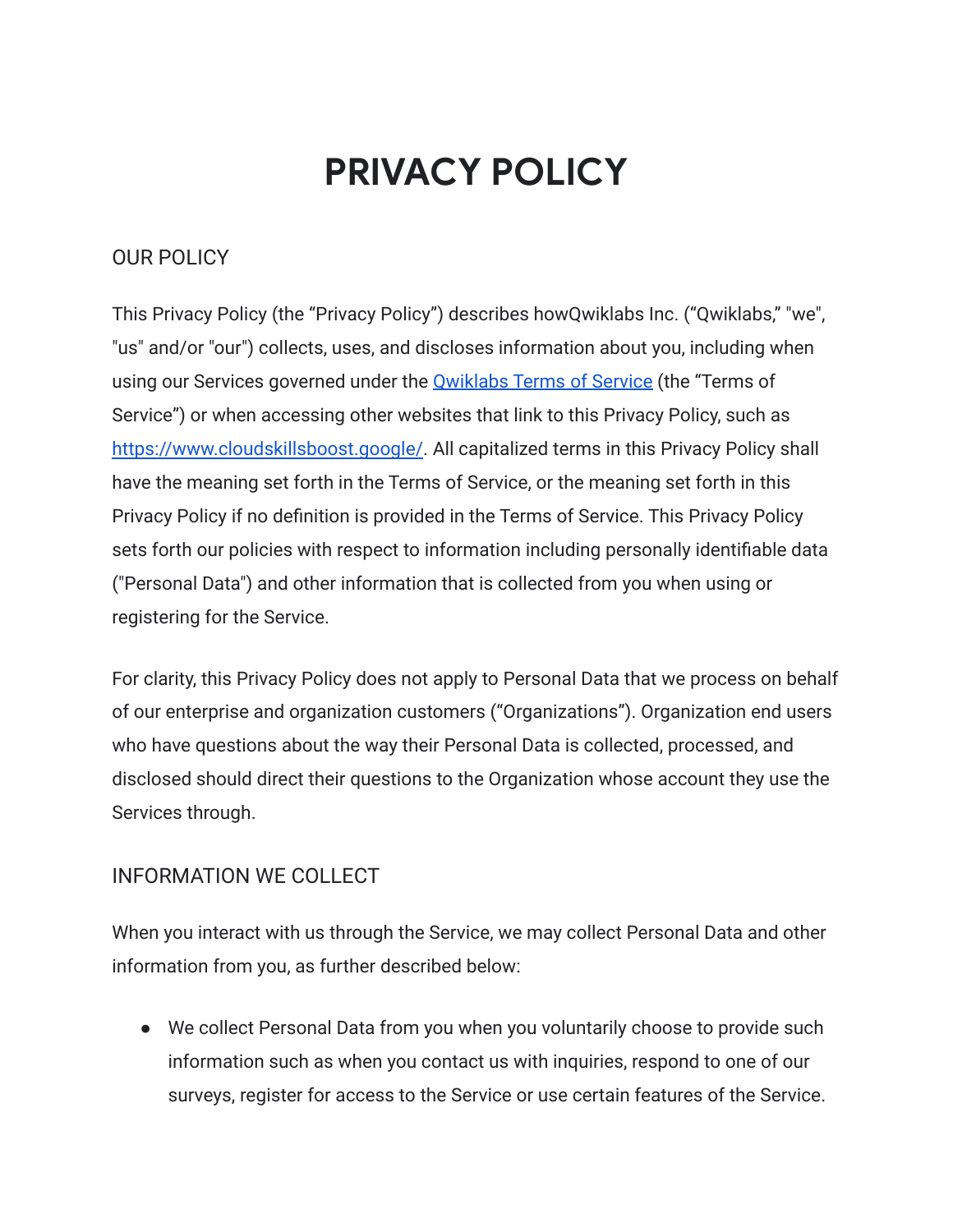Wherever we collect Personal Data we make an effort to provide a link to this Privacy Policy. We also collect information about your activity in our Services, which may include details on how you used our Services, Internet protocol address, and the labs and quests you've taken, class history and badges earned. We may also collect information about you from trusted partners, including other learning platforms.

- Non-Identifiable Data: When you utilize the Service, we may receive certain personally non-identifiable information about your use of the Service. Such information, which is collected passively using various technologies, cannot presently be used to specifically identify you. We may store such information ourselves or it may be included in databases owned and maintained by our affiliates, Agents or service providers. We may use such information and pool it with other information to track, for example, the total number of visitors to the Service, the number of visitors to each page of the Service, and the domain names of our visitors' Internet service providers. It is important to note that no Personal Data is available or used in this process.
- Cookies: In operating the Service, we may use cookies. A cookie is a piece of information that the computer or computers that host our Service give to your browser when you access the Service. Our cookies help provide additional functionality to the Service and help us analyze usage of the Service more accurately. For instance, our Service may set a cookie on your browser that keeps you from needing to remember and then enter a password more than once during a visit to the Service. On most web browsers, you will find a "help" section on the toolbar. Please refer to this section for information on how to receive notification when you are receiving a new cookie and how to turn cookies off. We recommend that you leave cookies turned on because they allow you to take advantage of some features of the Service.
- Aggregated Personal Data: In an ongoing effort to better understand and serve the users of the Services, we may conduct research on our end users' demographics, interests and behavior based on the Personal Data and other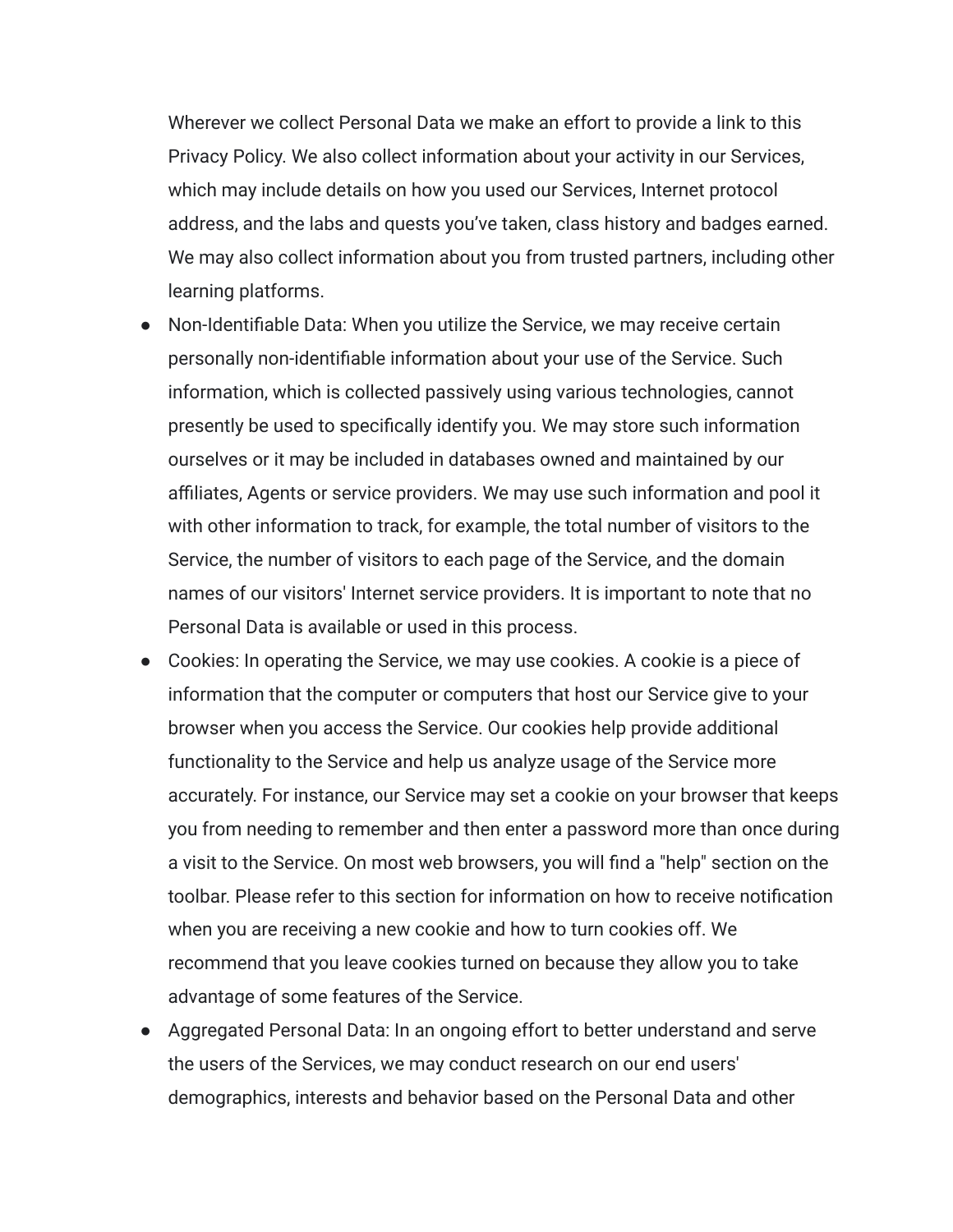information provided to us. This research may be compiled and analyzed on an aggregate basis, and we may share this aggregated data with our affiliates, agents and business partners, including Google, LLC. This aggregate information does not identify you personally. We may also disclose aggregated user statistics in order to describe our Service to current and prospective business partners, and to other third parties for other lawful purposes.

#### OUR USE OF YOUR PERSONAL DATA AND OTHER INFORMATION

We will use the Personal Data you provide in a manner that is consistent with this Privacy Policy. If you provide Personal Data for a certain reason, we may use the Personal Data in connection with the reason for which it was provided. For instance, if you contact us by email, we will use the Personal Data you provide to answer your question or resolve your problem. Also, if you provide Personal Data in order to obtain access to the Service, we will use your Personal Data to provide access to such Service and to monitor your use of such Service. We may also use your Personal Data and other personally non-identifiable information collected through the Service to help us improve the content and functionality of the Service, to better understand our users and to improve the Service. We may use this information to contact you in the future to tell you about services we believe will be of interest to you.

We use information to help improve the safety and reliability of our Service. This includes detecting, preventing, and responding to fraud, abuse, security risks, and technical issues that could harm Qwiklabs, our users, or the public. When we detect spam, malware, illegal content, and other forms of abuse on our systems in violation of our policies, we may disable your account or take other appropriate action. In certain circumstances, we may also report the violation to appropriate authorities.

We may communicate with you through email and notices posted via the Service. These communications may include a series of welcome emails that help inform you about various features of the Service. Please be aware that you may receive certain emails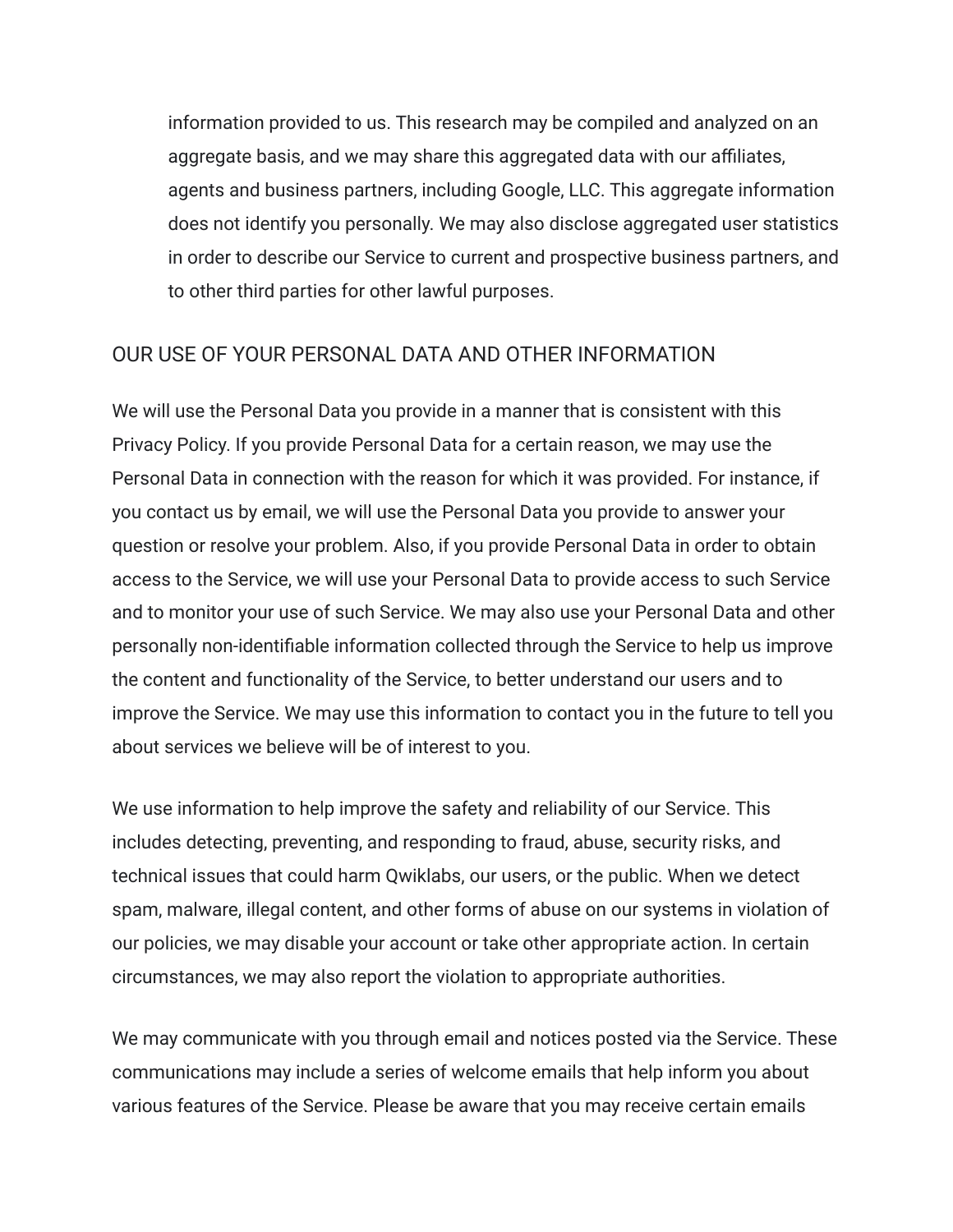from us related to the proper functioning of your account. We, along with your Lab Sponsor and their affiliates, may send you promotional information unless you have opted out of receiving such information. If you wish to opt-out of receiving promotional emails, please click the "unsubscribe" link at the bottom of the email or send us a message using the contact information below.

# OUR DISCLOSURE OF YOUR PERSONAL DATA AND OTHER INFORMATION

There are certain circumstances in which we may share your Personal Data with certain third parties without further notice to you, including as set forth below:

- With your consent: We will share personal information with companies, organizations or individuals outside of Qwiklabs when we have your consent to do so. We require opt-in consent for the sharing of any sensitive personal information.
- Service Providers, Agents and Related Third Parties: We may hire other companies to perform certain business-related functions. Examples include mailing information, maintaining databases and processing payments. If we employ another company to perform a function of this nature, we may need to provide them with access to certain Personal Data.
- Lab Sponsors, Business Partners and Related Third Parties: We may enter into agreements with business partners and other third parties to make the Service available to you. For example, our Service may be provided to you in conjunction with a Lab Sponsor and/or its affiliates. Accordingly, we may share with such business partners and third parties, including any Lab Sponsor and/or affiliates, information including Personal Data so the business partner or other third party can effectively work with us to manage or operate the corresponding Service or otherwise make the Service available for your use.
- Legal Requirements: We may also disclose your Personal Data if required to do so by law or in the good faith belief that such action is necessary to (i) comply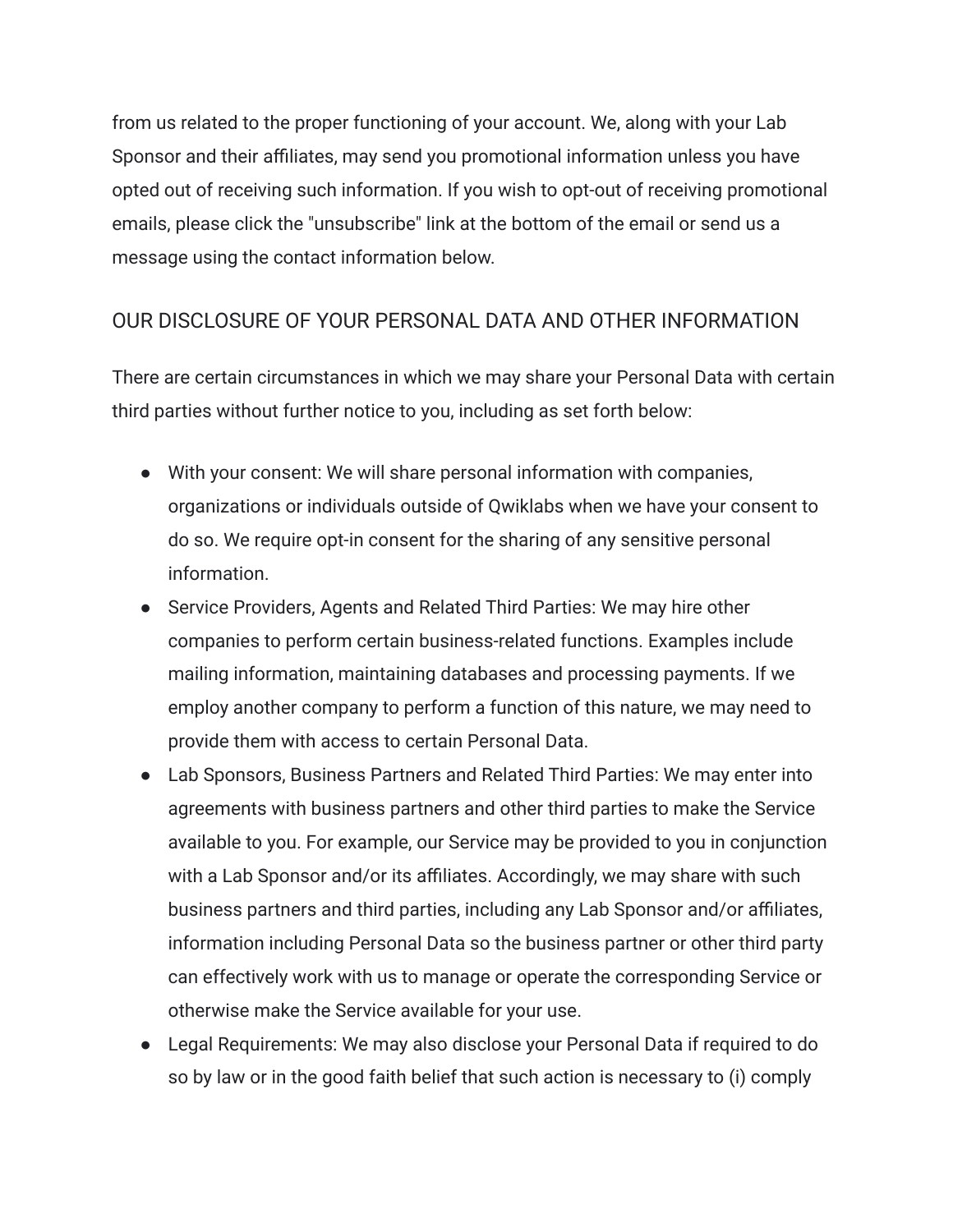with a legal obligation, (ii) protect and defend our rights or property, (iii) act in urgent circumstances to protect the personal safety of users of the Service or the public, or (iv) protect against legal liability.

- Business Transfers: As we develop our business, we might sell or buy businesses or assets. In the event of a sale, merger, reorganization, dissolution or similar event relating to all or a portion of our business, assets relating to the Service, including Personal Data, may be part of the transferred assets.
- Affiliates: Qwiklabs is a part of Google and we may share Personal Data between and among our current and future parents, affiliates, and subsidiaries and other companies under common control and ownership, including with Google, LLC.

# MANAGING AND DELETING YOUR INFORMATION

*Reviewing, and Updating Your Information*

When you're signed into your Qwiklabs account, you can always review and update information by visiting your account profile.

# *Exporting, Removing & Deleting Your Information*

You can export a copy of content in your Qwiklabs account if you want to back it up or use it with a service outside of Qwiklabs by contacting us at [support@qwiklabs.com](mailto:support@qwiklabs.com). You may update, correct, or delete your profile information and preferences at any time by accessing your account settings page or editing your Qwiklabs account profile through the Services.

You can also delete your labs by using the available tools in our Services. If desired, you can delete your entire Qwiklabs account, including all information associated with your account such as lab and quest progress, class history, and badges earned by choosing that option in your account settings page.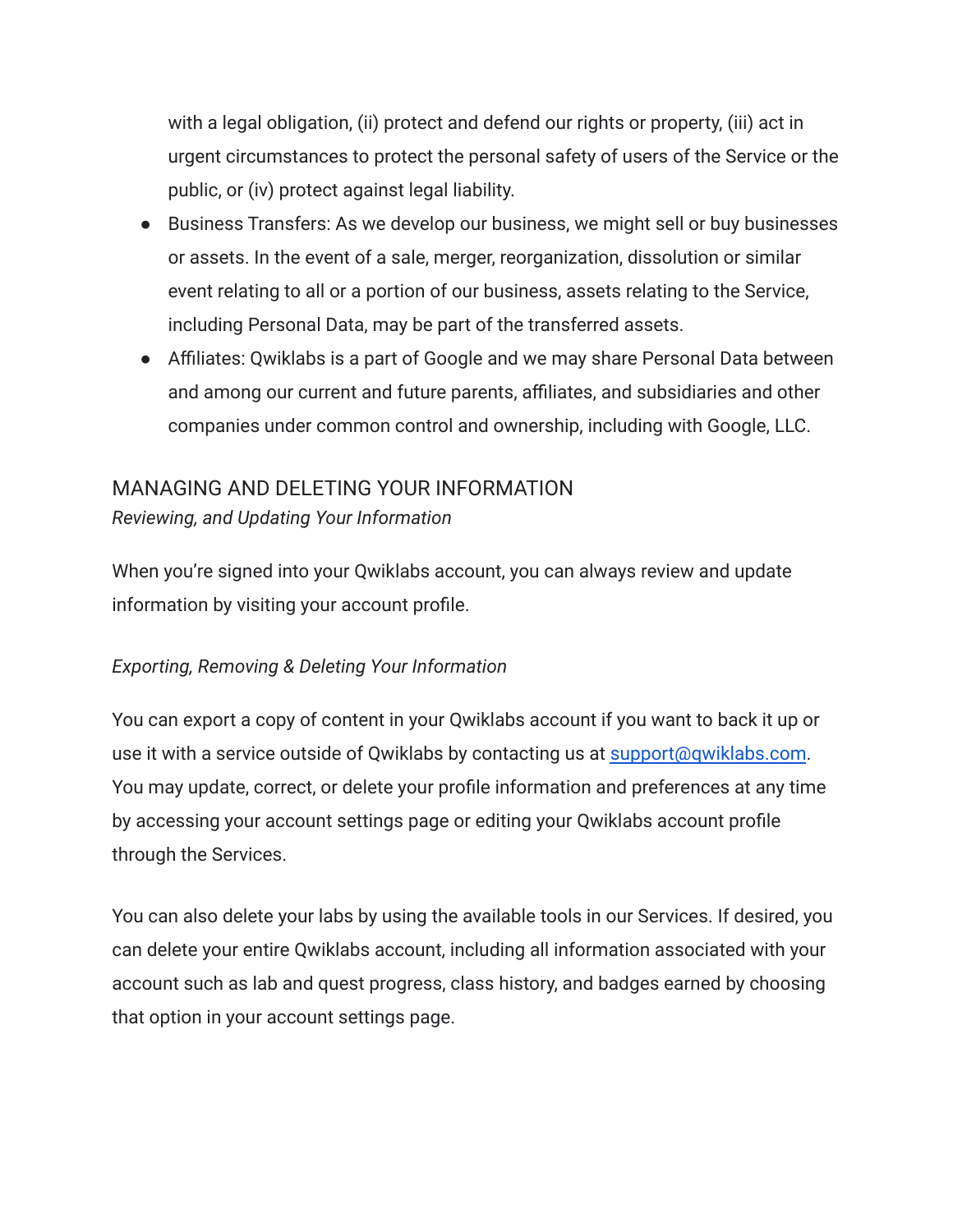Please note that while your deletions are reflected promptly in active member databases, in some cases, we retain data for limited periods when it needs to be kept for legitimate business or legal purposes. See "Data Retention" below for more information.

There are other ways to control the information Qwiklabs collects whether or not you're signed in to a Qwiklabs account, including configuring your browser to indicate when Qwiklabs has set a cookie in your browser. You can also configure your browser to block all cookies from a specific domain or all domains. But remember that our Service relies on cookies to function properly.

#### DATA RETENTION

#### *Information Retained Until You Remove It*

As we describe above, you can delete your entire Qwiklabs account, including all information associated with your account such as lab and quest progress, class history, and badges earned by using the available tools in our Services. In some cases, rather than provide a way to delete data, we store it for a predetermined period of time. For each type of data, we set retention timeframes based on the reason for its collection.

#### *Information Retained For Extended Time Periods for Limited Purposes*

Sometimes business and legal requirements require us to retain certain information for specific purposes for an extended period of time. Reasons we might retain some data for longer periods of time include:

- Security, fraud & abuse prevention
- Financial record-keeping
- Complying with legal or regulatory requirements
- Ensuring the continuity of our services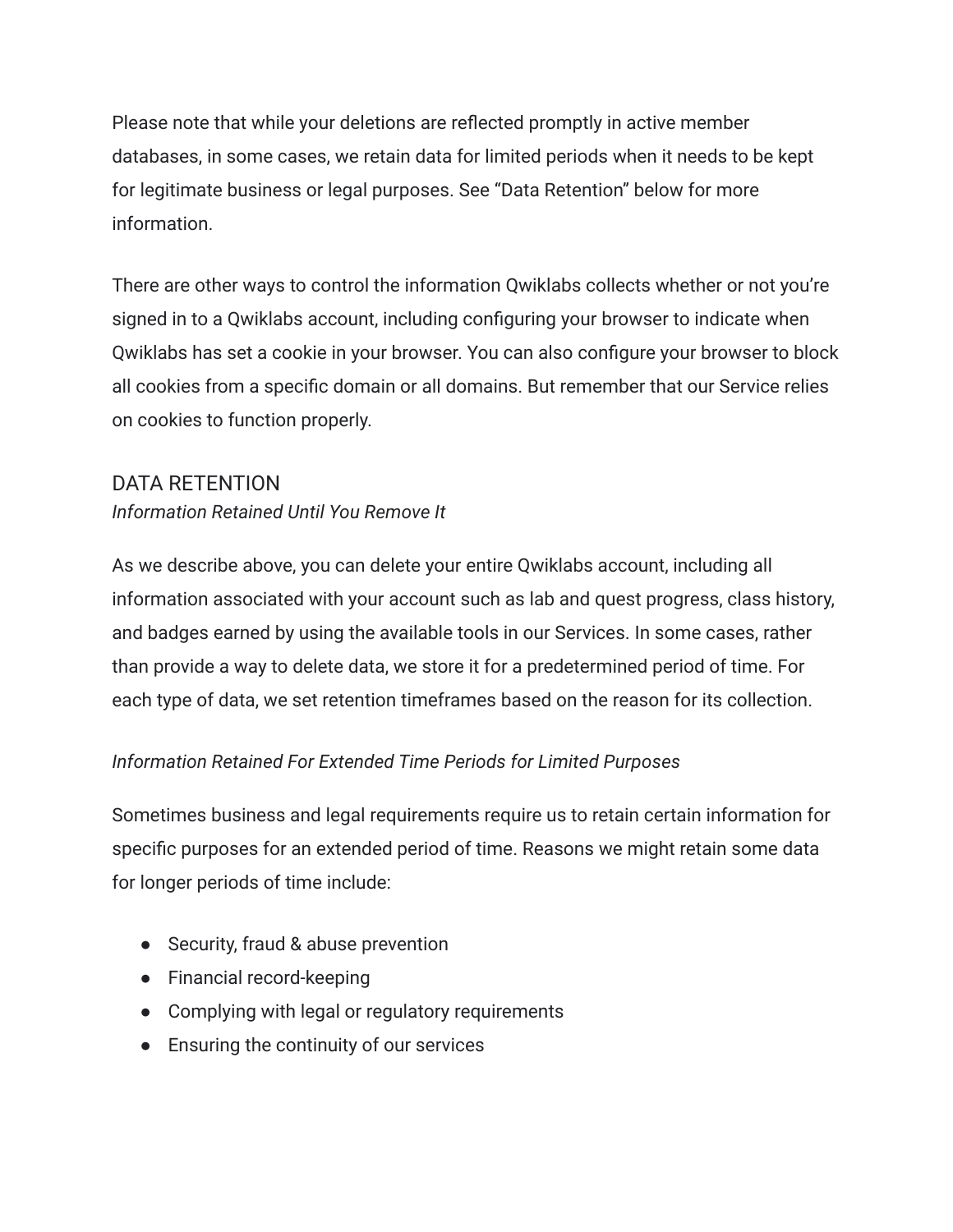#### YOUR CHOICES

When you sign up for the Service, we ask you to provide Personal Data. If you do not wish to provide such Personal Data, you may not use the Service. If we want to use Personal Data in a manner different than the purpose for which it was collected, we will ask for your consent prior to doing so. If we propose to use Personal Data for any purposes other than those described in this Policy and/or in the specific notice provided through the Service, we will offer you an effective way to opt out of our use of your Personal Data for those other purposes.

#### **EXCLUSIONS**

This Privacy Policy shall not apply to any unsolicited information you provide to us through this Service or through any other means. This includes, but is not limited to, information posted to any public areas of the Service (collectively, "Public Areas"), any ideas for new products or modifications to existing services, and other unsolicited submissions (collectively, "Unsolicited Information"), including all Creator Content as that term is defined in the Terms of Service. All such Unsolicited Information shall be deemed to be non-confidential and we shall be free to reproduce, use, disclose, and distribute such Unsolicited Information to others without limitation or attribution. Please also note that any Personal Data or other information you provide to be displayed in your publicly available online profile will be displayed for others to see and thus will not be subject to the terms of this Privacy Policy. We cannot and will not be responsible for what third parties do with any Personal Data or other information that you choose to make publicly available. As such, we advise that you exercise great care in determining what information you choose to make publicly available through the Service.

#### CHILDREN

We do not knowingly collect Personal Data from children under the age of 16, or the age of consent in your country, and do not target the Service to children under such age. If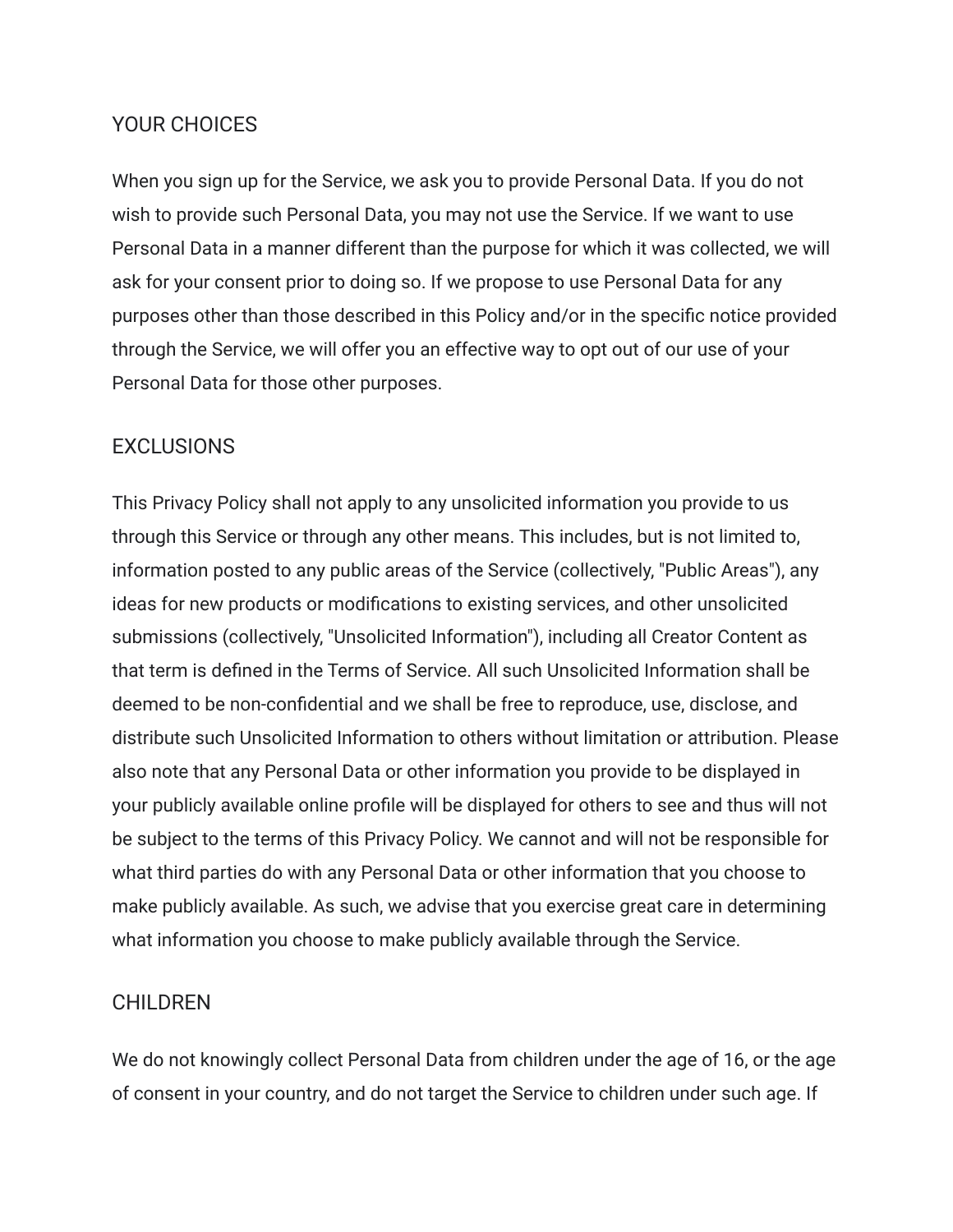you are under the relevant age of consent in your country, please do not submit any Personal Data through the Service. We encourage parents and legal guardians to monitor their children's Internet usage and to help enforce our Privacy Policy by instructing their children to never provide Personal Data on the Service without their permission. If you have reason to believe that a child under the age of consent has provided Personal Data to us through the Service, please contact us at [support@qwiklabs.com](mailto:support@qwiklabs.com), and we will endeavor to delete that information from our databases.

# LINKS TO OTHER WEBSITES

This Privacy Policy applies only to the Service. The Service may frame or contain references or links to other websites not operated or controlled by us ("Third Party Sites"). The policies and procedures we describe here do not apply to Third Party Sites. The links from the Service do not imply our review or endorsement of Third Party Sites. We suggest contacting those sites directly for information on their privacy policies.

#### **SECURITY**

We take reasonable steps to protect the Personal Data provided via the Service from loss, misuse, and unauthorized access, disclosure, alteration, or destruction. These steps include internal reviews of our data collection, storage and processing practices and security measures, as well as physical security measures to guard against unauthorized access to systems where we store Personal Data. However, no Internet or e-mail transmission is ever fully secure or error free. In particular, e-mail sent to or from the Service may not be secure. Therefore, you should take special care in deciding what information you send to us via email. Please keep this in mind when disclosing any Personal Data to us via the Internet.

#### DATA INTEGRITY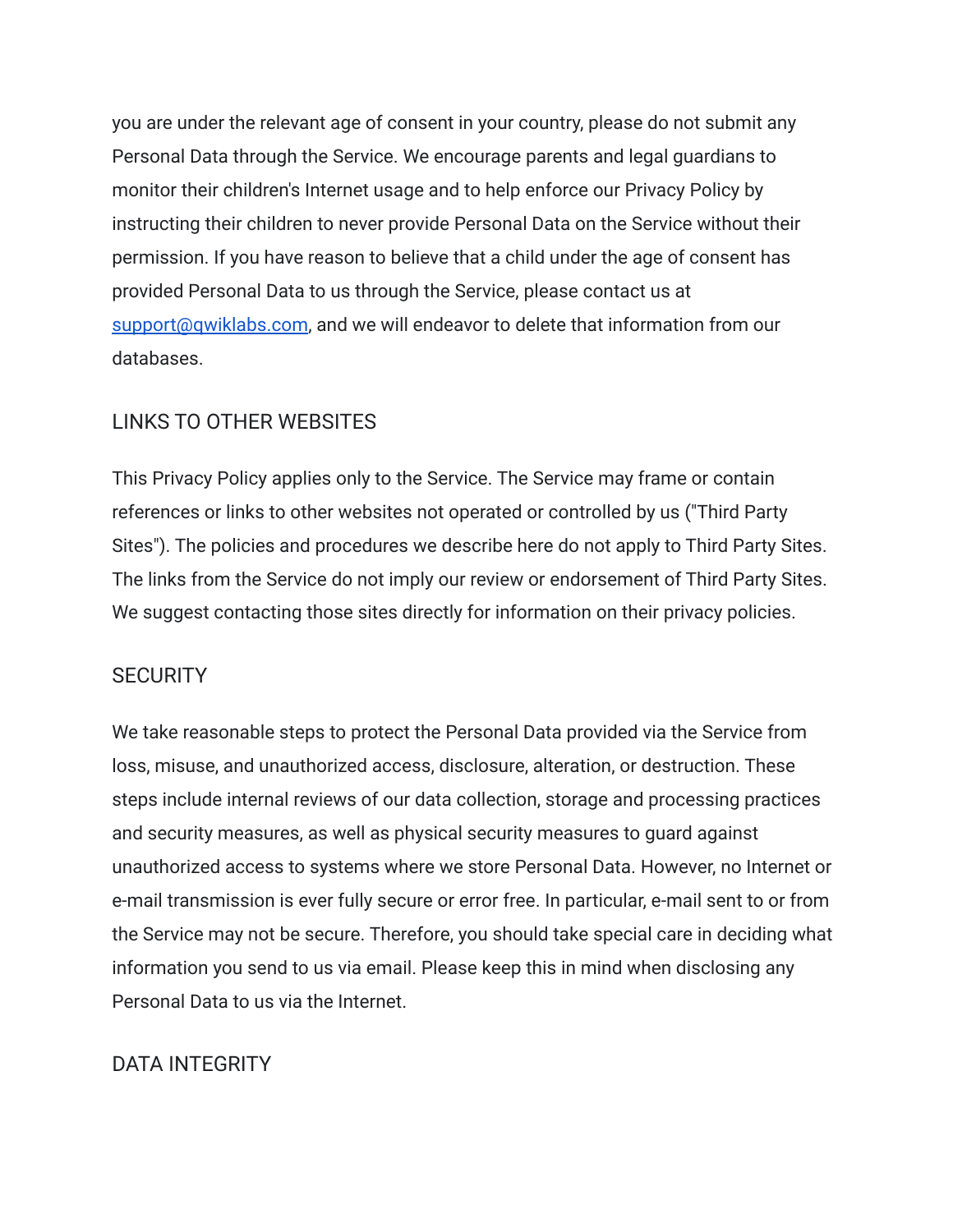We process Personal Data only for the purposes for which it was collected and in accordance with this Privacy Policy or any applicable service-specific privacy notice. We review our data collection, storage and processing practices to ensure that we only collect, store and process the Personal Data needed to provide or improve our Services. We take reasonable steps to ensure that the Personal Data we process is accurate, complete, and current, but we depend on our users to update or correct their Personal Data whenever necessary.

#### COMPLIANCE & COOPERATION WITH REGULATORS

We regularly review this Privacy Policy and make sure that we process your information in ways that comply with it.

#### *Data Transfers*

Your information may be processed on servers located outside of the country where you live. Data protection laws vary among countries, with some providing more protection than others. Regardless of where your information is processed, we apply the same protections described in this Privacy Policy. We also comply with the EU-US and Swiss-US Privacy Shield Frameworks relating to the transfer of data (see "EU-U.S. AND SWISS-U.S. PRIVACY SHIELD FRAMEWORKS" below for more information).

When we receive formal written complaints, we respond by contacting the person who made the complaint. We work with the appropriate regulatory authorities, including local data protection authorities, to resolve any complaints regarding the transfer of your data that we cannot resolve with you directly.

#### *European Requirements*

If European Union (EU) or United Kingdom (UK) data protection law applies to the processing of your information, you can exercise your right to request access to, update, remove, and restrict the processing of your information. You also have the right to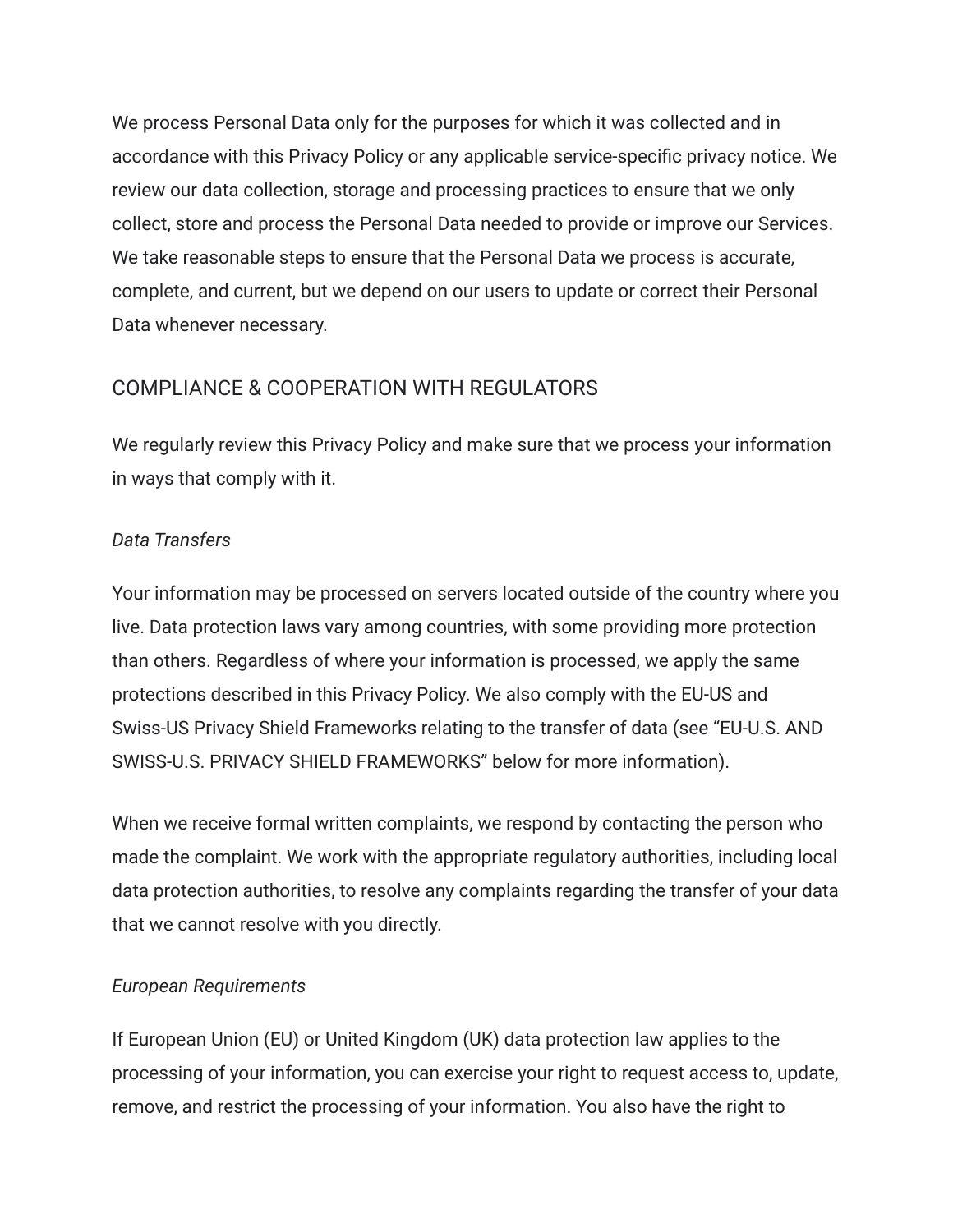object to the processing of your information or export your information to another service. Please contact us at [support@qwiklabs.com](mailto:support@qwiklabs.com) to exercise these rights.

If you have any questions, you may contact us at [support@qwiklabs.com](mailto:support@qwiklabs.com). If you have concerns regarding your rights under local law, you can contact your local data protection authority. For the purposes of EU data protection law, Qwiklabs has appointed Google Cloud EMEA Ltd. as its local representative in the EU/EEA. Google Cloud EMEA Ltd. is located at Gordon House, Barrow Street, Dublin 4, Ireland (Registered Number: 660412). For the purposes of UK data protection law, Qwiklabs has appointed Google UK Ltd. as its local representative in the UK. Google UK Limited is located at Belgrave House, 76 Buckingham Palace Road, London, SW1W 9TQ, UK (Registered Number: 03977902).

We process your information for the purposes described in this Privacy Policy, based on the following legal grounds:

#### *With your consent*

We ask for your agreement to process your information for specific purposes and you have the right to withdraw your consent at any time.

#### *When we're pursuing legitimate interests*

We process your information for our legitimate interests while applying appropriate safeguards that protect your privacy. This means that we process your information for things like:

- Providing, maintaining, and improving our Service to meet the needs of our users
- Developing new products and features that are useful for our users
- Understanding how people use our Service to ensure and improve the performance of our Service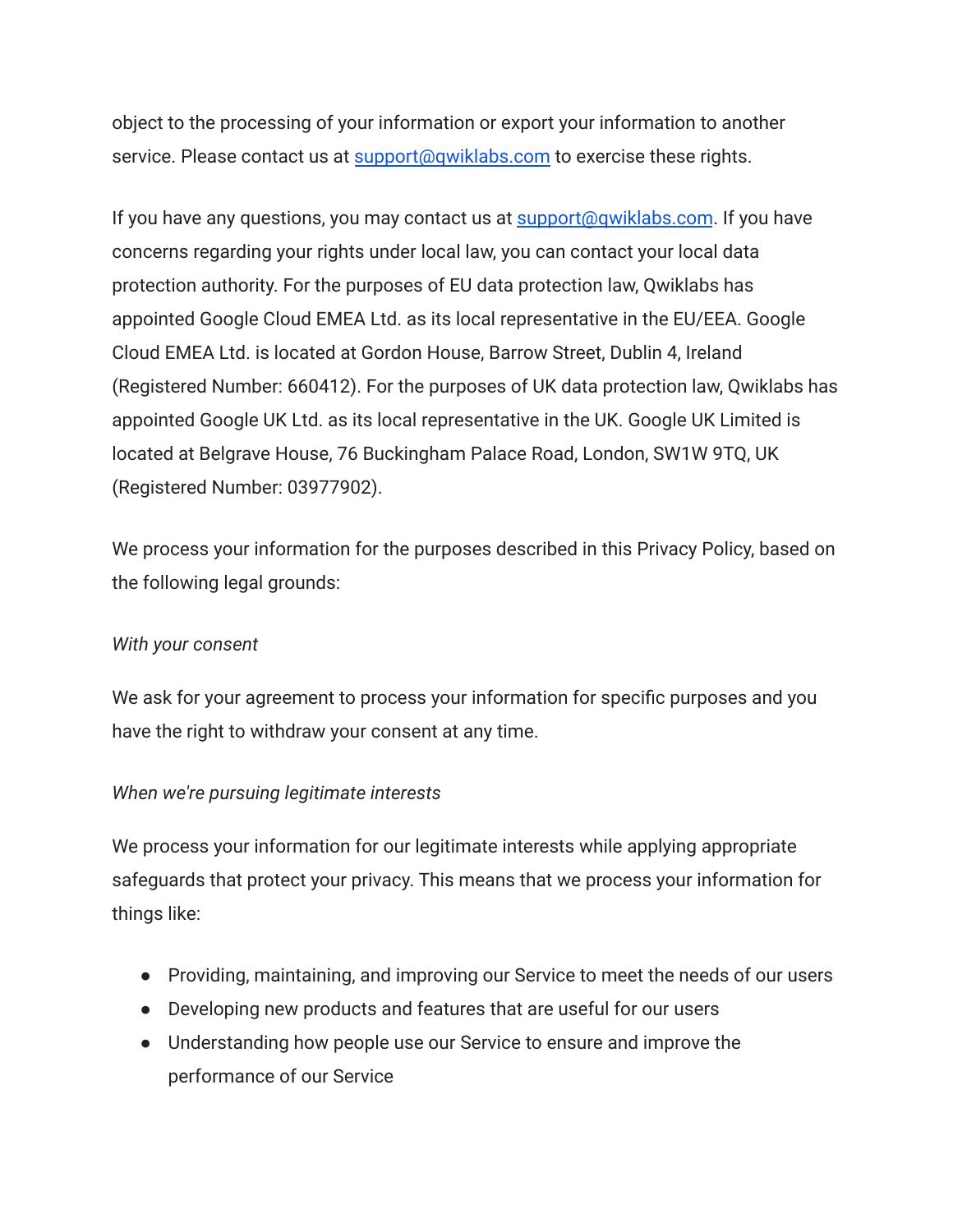- Customizing our Service to provide you with a better user experience
- Marketing to inform users about our Service
- Detecting, preventing, or otherwise addressing fraud, abuse, security, or technical issues with our Service
- Protecting against harm to the rights, property or safety of Qwiklabs, our users, or the public as required or permitted by law
- Performing research that improves our Service for our users and benefits the public
- Fulfilling obligations to our partners like Lab Sponsors
- Enforcing legal claims, including investigation of potential violations of our Terms of Service

#### *When we're providing a service*

We process your data to provide a service you've asked for under a contract. For example, we process your information in connection with labs and trainings provided by your Lab Sponsor.

#### *When we're complying with legal obligations*

We'll process your data when we have a legal obligation to do so, for example, if we're responding to a legal process or an enforceable governmental request.

# CALIFORNIA REQUIREMENTS

The California Consumer Privacy Act (CCPA) requires specific disclosures for California residents.

This Privacy Policy is designed to help you understand how Qwiklabs handles your information. We explain the categories of information we collect, the sources of that information, and how we use and share that information. We do not sell your personal information. The CCPA also provides the right to request information about how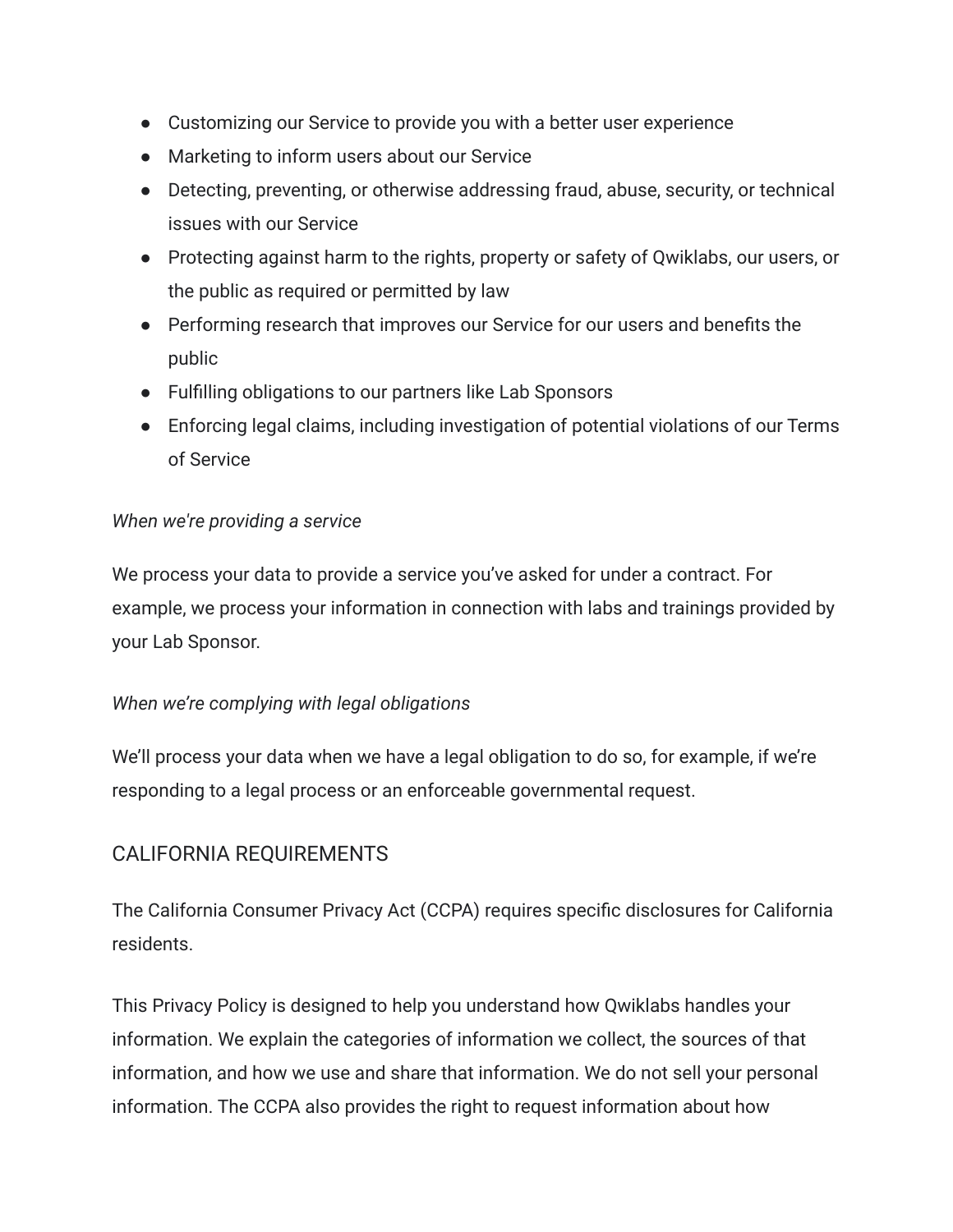Qwiklabs collects, uses, and discloses your personal information. And it gives you the right to access your information and request that we delete that information. Finally, the CCPA provides the right to not be discriminated against for exercising your privacy rights.

We describe how you can exercise your rights to access, review, update and delete your information, as well as how to contact us to export and download a copy of it. When you contact us regarding any of these rights, we'll validate your request by verifying that you're signed in to your Qwiklabs account.

The CCPA requires a description of data practices using specific categories. This table uses these categories to organize the information in this Privacy Policy.

| <b>Categories of personal</b>                                                                                                                       | <b>Business purposes for which information</b>                                                                                                                                                                                                                                                                                                                                                                                                         | <b>Parties with whom</b>                                                                         |
|-----------------------------------------------------------------------------------------------------------------------------------------------------|--------------------------------------------------------------------------------------------------------------------------------------------------------------------------------------------------------------------------------------------------------------------------------------------------------------------------------------------------------------------------------------------------------------------------------------------------------|--------------------------------------------------------------------------------------------------|
| information we collect                                                                                                                              | may be used or disclosed                                                                                                                                                                                                                                                                                                                                                                                                                               | information may be shared                                                                        |
| <b>Identifiers</b> such as<br>your name and<br>email address, as<br>well as unique<br>identifiers tied to<br>the browser or<br>device you're using. | <b>Protecting against security</b><br>threats, abuse, and illegal<br>activity: Qwiklabs uses and<br>may disclose information to<br>detect, prevent and respond to<br>security incidents, and for<br>protecting against other<br>malicious, deceptive, fraudulent,<br>or illegal activity. For example,<br>to protect our services,<br>Qwiklabs may receive or<br>disclose information about IP<br>addresses that malicious actors<br>have compromised. | Third parties to whom<br>you consent to<br>sharing your<br>information, such as<br>Lab Sponsors. |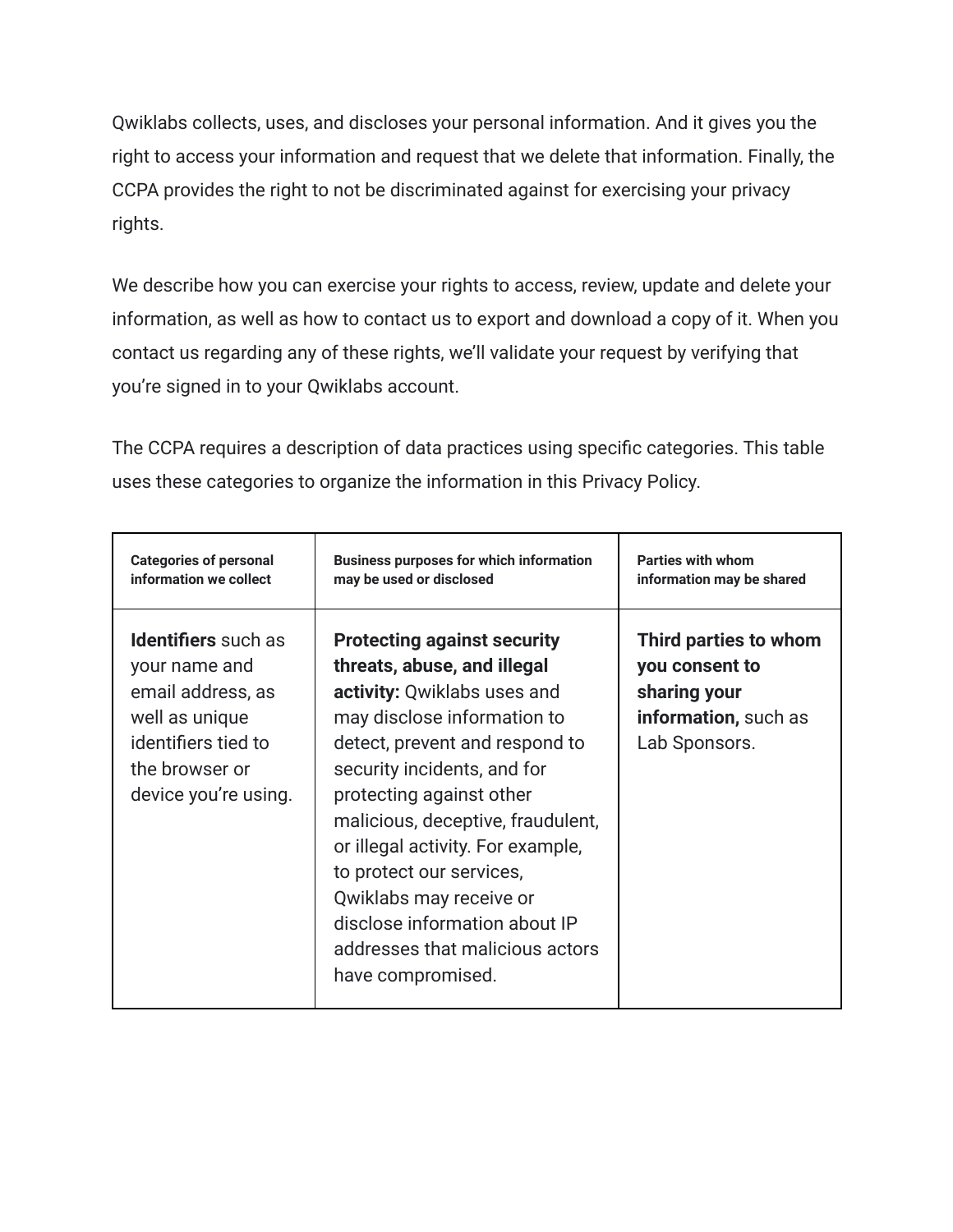| <b>Commercial</b><br>information such<br>as your payment<br>information.                                                                   | <b>Auditing and measurement:</b><br>Qwiklabs uses information for<br>analytics and measurement to<br>understand how our services<br>are used, as well as to fulfill<br>obligations to our Lab Sponsors<br>and other partners. We may<br>disclose non-personally<br>identifiable information publicly<br>and with these partners,<br>including for auditing purposes. | Service providers,<br>trusted businesses or<br>persons that process<br>information on<br>Qwiklabs' behalf,<br>based on our<br>instructions and in<br>compliance with our<br><b>Privacy Policy and</b><br>any other appropriate<br>confidentiality and<br>security measures. |
|--------------------------------------------------------------------------------------------------------------------------------------------|----------------------------------------------------------------------------------------------------------------------------------------------------------------------------------------------------------------------------------------------------------------------------------------------------------------------------------------------------------------------|-----------------------------------------------------------------------------------------------------------------------------------------------------------------------------------------------------------------------------------------------------------------------------|
| Internet, network,<br>and other activity<br>information such<br>as your lab and<br>quest completion<br>status and times.                   | <b>Maintaining our services:</b><br>Qwiklabs uses information to<br>ensure our services are working<br>as intended, such as tracking<br>outages or troubleshooting<br>bugs and other issues that you<br>report to us.                                                                                                                                                | Law enforcement or<br>other third parties, for<br>the legal reasons<br>described in "Our<br>Disclosure of Your<br>Personal Data and<br>Other Information."                                                                                                                  |
| <b>Geolocation data,</b><br>such as may be<br>determined by IP<br>address, depending<br>in part on your<br>device and account<br>settings. | <b>Research and development:</b><br>Qwiklabs uses information to<br>improve our services and to<br>develop new features that<br>benefit our users.                                                                                                                                                                                                                   |                                                                                                                                                                                                                                                                             |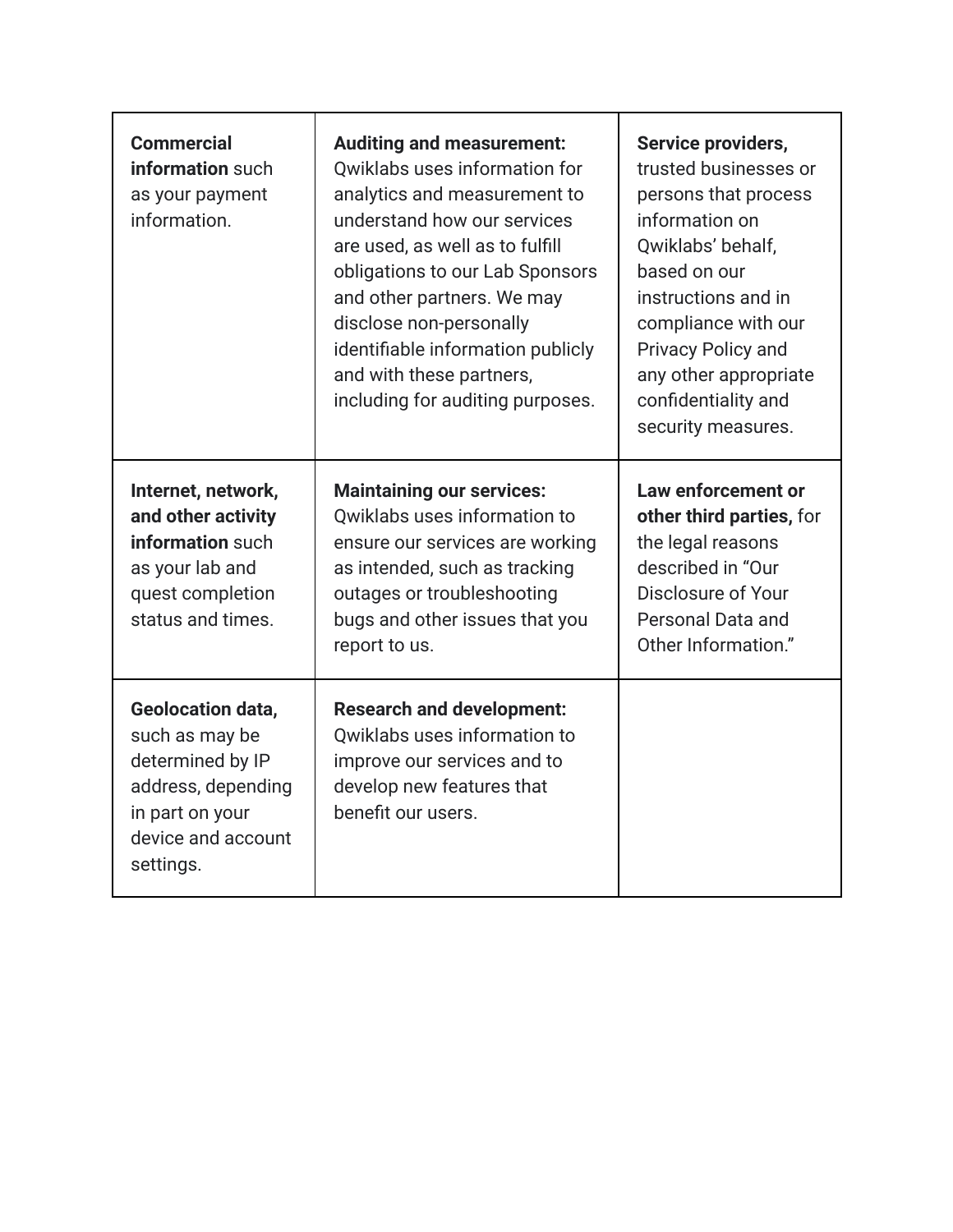| <b>Other information</b><br>you create or<br>provide, such as<br>your comments and<br>ratings on Labs. | Use of service providers:<br>Qwiklabs shares information<br>with service providers to<br>perform services on our behalf,<br>in compliance with our Privacy<br>Policy and other appropriate<br>confidentiality and security<br>measures. For example, we may<br>rely on service providers to help<br>provide customer support. |  |
|--------------------------------------------------------------------------------------------------------|-------------------------------------------------------------------------------------------------------------------------------------------------------------------------------------------------------------------------------------------------------------------------------------------------------------------------------|--|
| Inferences drawn<br>from the above, like<br>Lab<br>recommendations.                                    | Legal reasons: Qwiklabs also<br>uses information to satisfy<br>applicable laws or regulations,<br>and discloses information in<br>response to legal process or<br>enforceable government<br>requests, including to law<br>enforcement.                                                                                        |  |

If you have additional questions or requests related to your rights under the CCPA, you can contact Qwiklabs at [support@qwiklabs.com.](mailto:support@qwiklabs.com)

# BRAZILIAN REQUIREMENTS

If Brazilian data protection law applies to the processing of your information, we provide the controls described in this policy so you can exercise your right to:

- Obtain confirmation on whether we process your information
- Request access to, update, review, and remove your information
- Object to or restrict the processing of your information
- Export your information to another service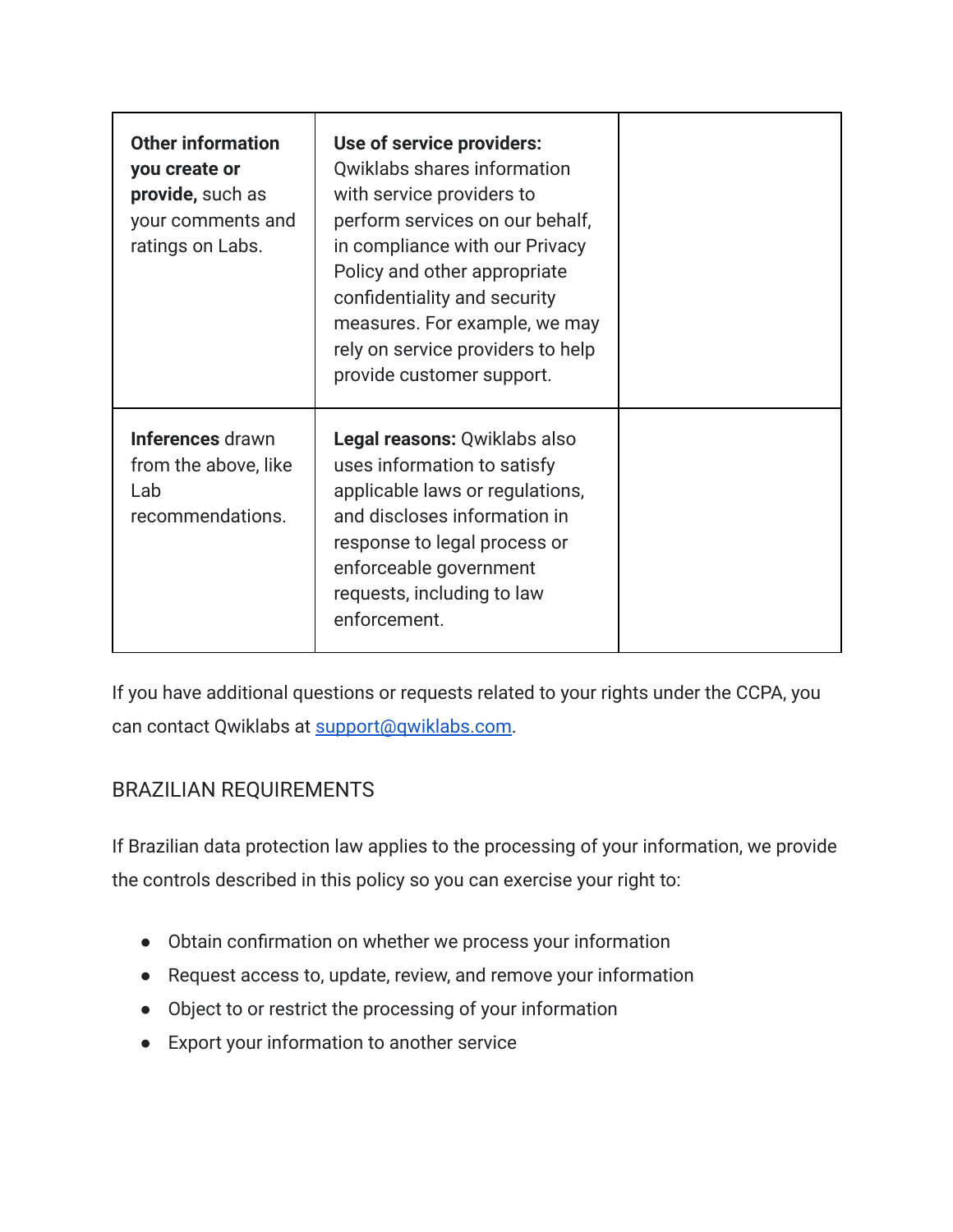For users based in Brazil, the data controller responsible for your information is Qwiklabs Inc, unless otherwise stated in a service-specific privacy notice. In other words, Qwiklabs Inc.is responsible for processing your information and for complying with applicable privacy laws.

We process your information for the purposes described in this policy, including:

- Providing, maintaining, and improving our services to meet the needs of our users
- Developing new products and features that are useful for our users
- Understanding how people use our services to ensure and improve the performance of our services
- Customizing our services to provide you with a better user experience
- Marketing to inform users about our services
- Detecting, preventing, or otherwise addressing fraud, abuse, security, or technical issues with our services
- Protecting against harm to the rights, property or safety of Qwiklabs, our users, or the public as required or permitted by law, including disclosing information to government authorities
- Performing research that improves our services for our users and benefits the public
- Fulfilling obligations to our partners like Lab Sponsors
- Enforcing legal claims or obligations, including investigation of potential violations of our Terms of Service

# *Contact information*

If you have questions, you can contact Qwiklabs at [support@qwiklabs.com](mailto:support@qwiklabs.com). And you can contact your data protection authority if you have concerns regarding your rights under Brazilian law.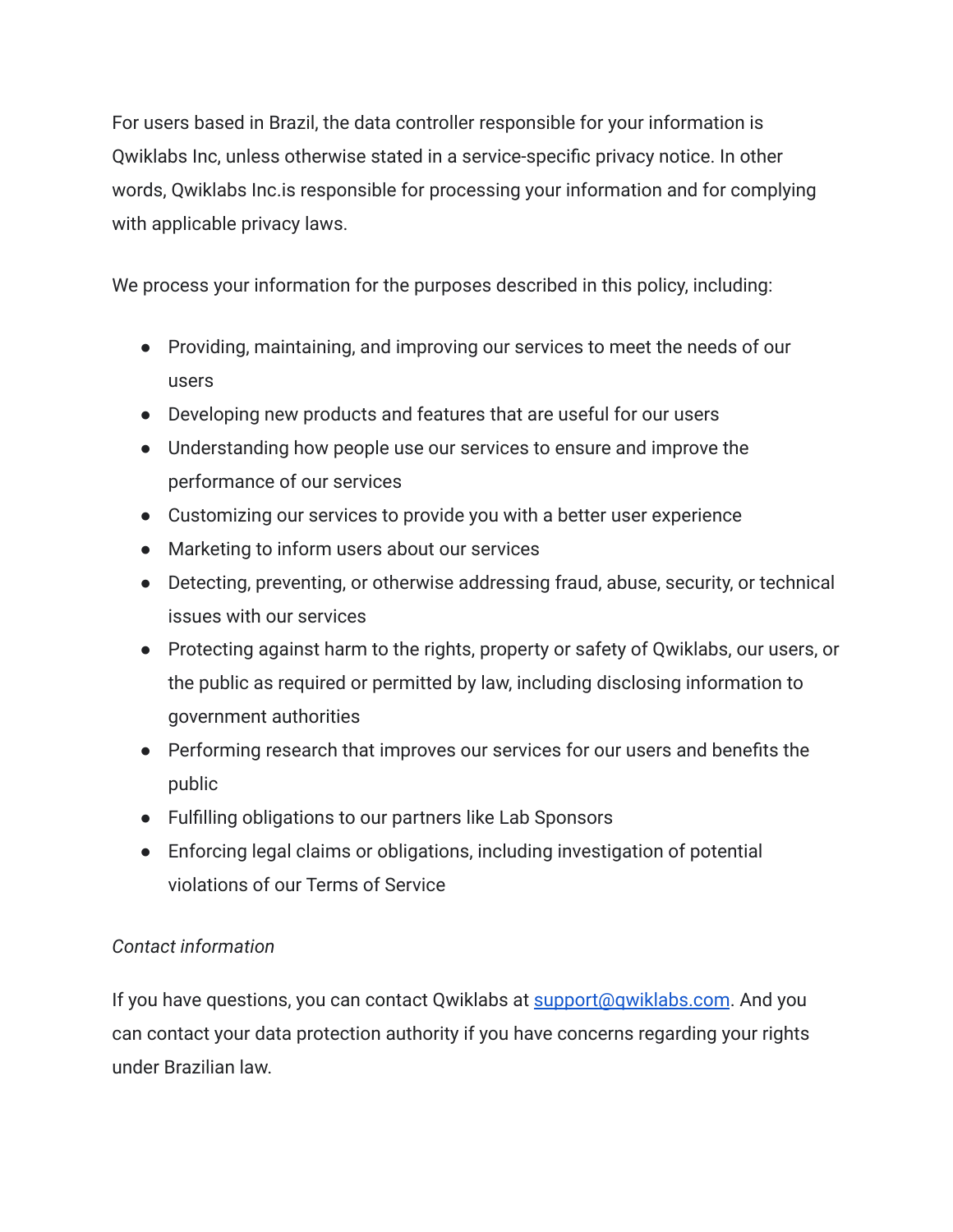# CHANGES TO OUR PRIVACY POLICY

We change this Privacy Policy from time to time. We will not reduce your rights under this Privacy Policy without your explicit consent. We always indicate the date the last changes were published and you can contact us at [support@qwiklabs.com](mailto:support@qwiklabs.com) if you would like to access a previous version of this Privacy Policy. If changes are significant, we'll provide a more prominent notice.

# ACCESS TO INFORMATION

We strive to keep your Personal Data accurately recorded. Through the Service, we provide you with access to update your profile and revise Personal Data previously submitted to the Service.

# CONTACTING US

Please contact us at **support**@qwiklabs.com with any questions or comments about this Privacy Policy, your personal information, our use and disclosure practices, or your consent choices.